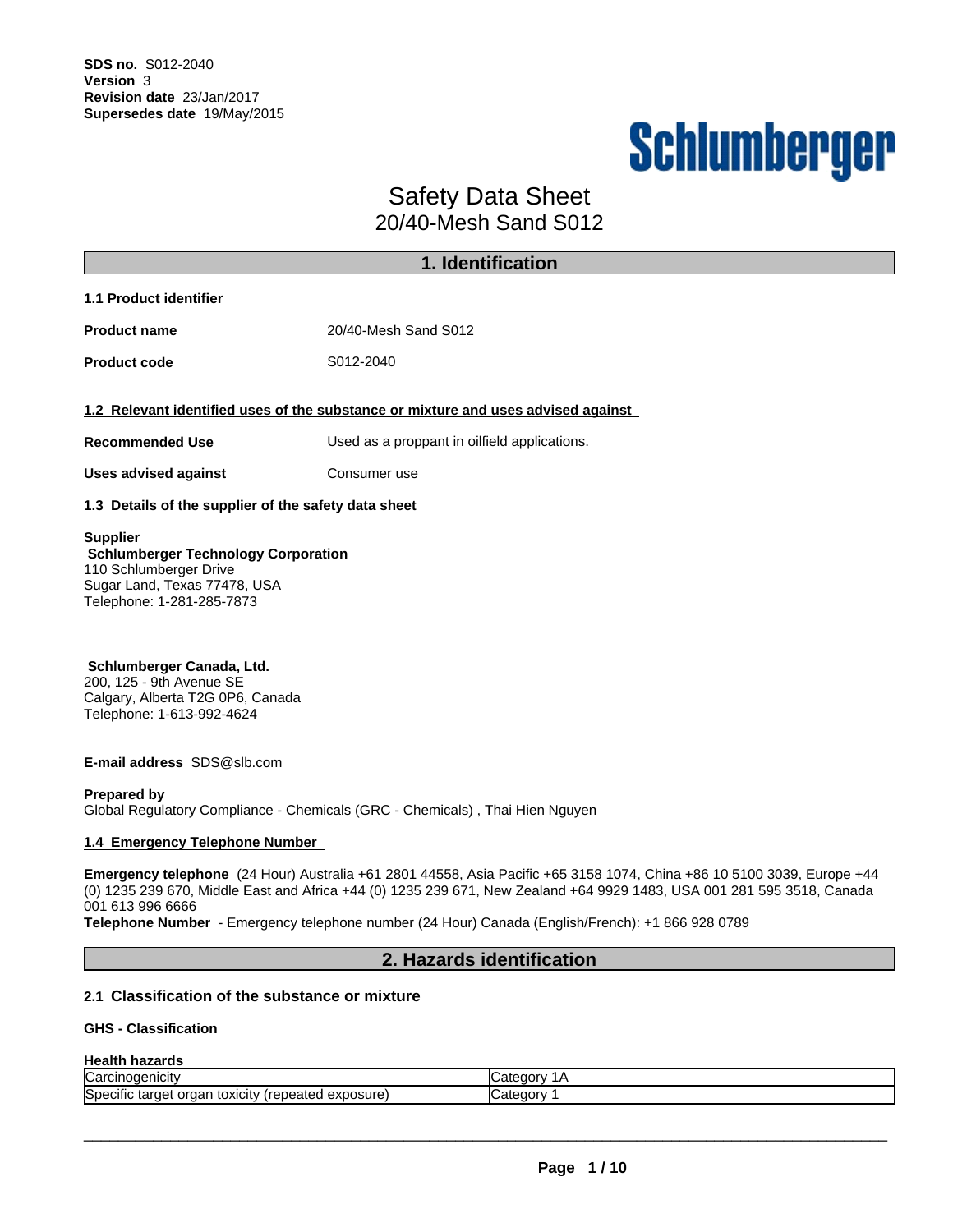**Physical Hazards** Not classified

**Not classified** 

#### **2.2 Label elements**



**Signal word** DANGER

#### **Hazard statements**

H350 - May cause cancer

H372 - Causes damage to organs through prolonged or repeated exposure if inhaled

#### **Precautionary statements**

P201 - Obtain special instructions before use P202 - Do not handle until all safety precautions have been read and understood P260 - Do not breathe dust/fume/gas/mist/vapors/spray P264 - Wash face, hands and any exposed skin thoroughly after handling P270 - Do not eat, drink or smoke when using this product P280 - Wear protective gloves/protective clothing/eye protection/face protection P308 + P313 - IF exposed or concerned: Get medical advice/ attention P501 - Dispose of contents/container in accordance with local regulations.

# **Hazards not otherwise classified**

None known

**Unknown acute toxicity** Not applicable.

# **3. Composition/information on Ingredients**

#### **3.1 Substances**

| <b>Chemical Name</b>            | <b>CAS No</b> | Weight-% |
|---------------------------------|---------------|----------|
| . Crvstalline silica<br>Quartz. | 14808-60-7    | 60-100   |

#### **3.2 Mixtures**

Not applicable

#### **Comments**

The product contains other ingredients which do not contribute to the overall classification. The specific chemical identity and/or exact percentage (concentration) of composition has been withheld as a trade secret

IARC Monographs, Vol. 68, 1997, concludes that there is sufficient evidence that inhaled crystalline silica in the form of quartz or cristobalite from occupational sources causes cancer in humans. IARC Classification Group I.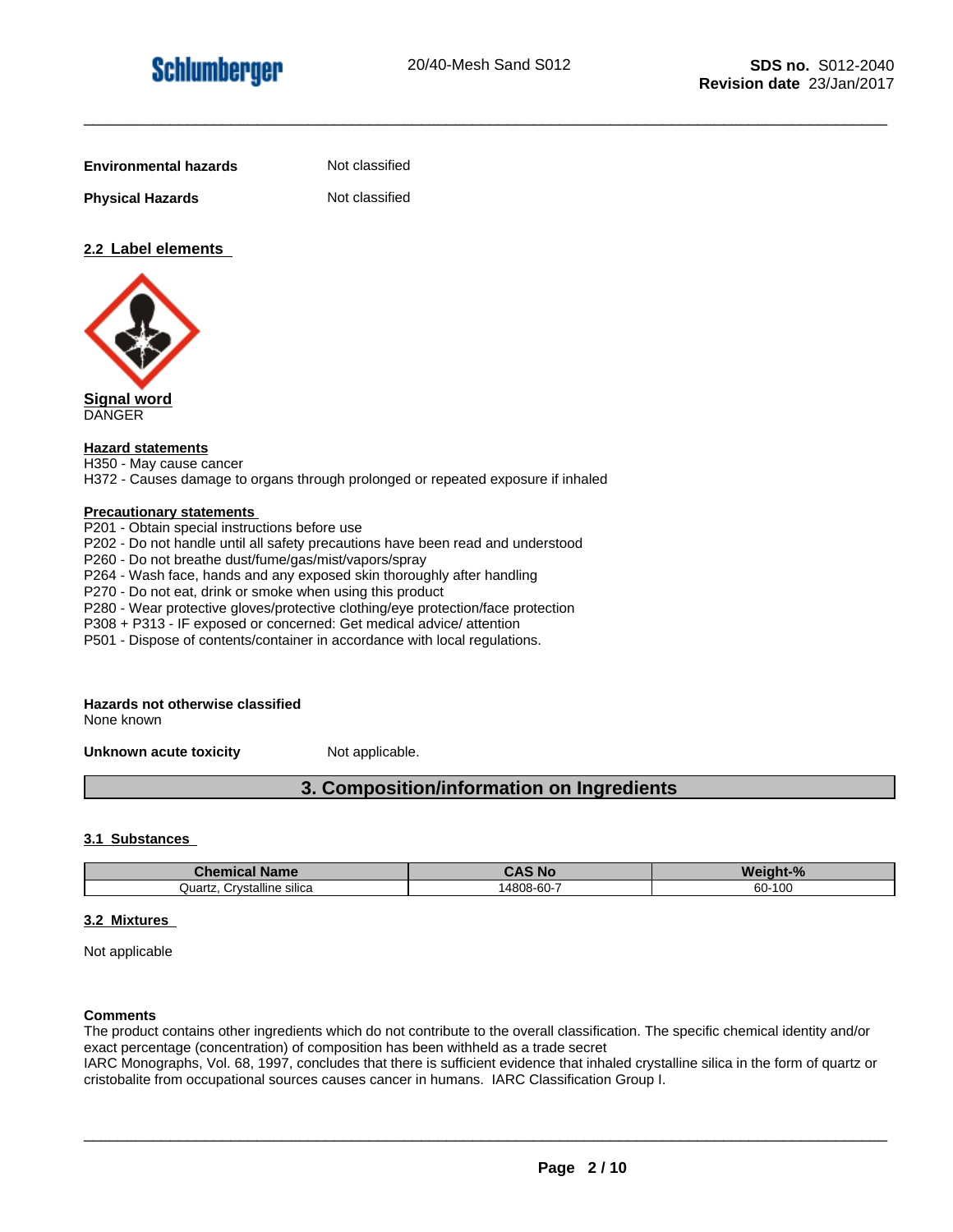# **4. First aid measures**

\_\_\_\_\_\_\_\_\_\_\_\_\_\_\_\_\_\_\_\_\_\_\_\_\_\_\_\_\_\_\_\_\_\_\_\_\_\_\_\_\_\_\_\_\_\_\_\_\_\_\_\_\_\_\_\_\_\_\_\_\_\_\_\_\_\_\_\_\_\_\_\_\_\_\_\_\_\_\_\_\_\_\_\_\_\_\_\_\_\_\_\_\_

#### **4.1 First-Aid Measures**

| <b>Inhalation</b>     | If inhaled, remove from area to fresh air. Get medical attention if respiratory irritation<br>develops or if breathing becomes difficult.                                                                          |
|-----------------------|--------------------------------------------------------------------------------------------------------------------------------------------------------------------------------------------------------------------|
| Ingestion             | Rinse mouth. Do not induce vomiting without medical advice. Never give anything by mouth<br>to an unconscious person. Seek medical attention if irritation occurs.                                                 |
| <b>Skin contact</b>   | Wash off immediately with soap and plenty of water. Remove contaminated clothing and<br>shoes. Seek medical attention if irritation occurs.                                                                        |
| Eye contact           | Promptly wash eyes with lots of water while lifting eye lids. Remove contact lenses.<br>Continue to rinse for at least 15 minutes. Get medical attention if any discomfort continues.                              |
|                       | 4.2 Most important symptoms and effects, both acute and delayed                                                                                                                                                    |
| <b>General advice</b> | The severity of the symptoms described will vary dependant of the concentration and the<br>length of exposure. If adverse symptoms develop, the casualty should be transferred to<br>hospital as soon as possible. |
| <b>Main symptoms</b>  |                                                                                                                                                                                                                    |
| <b>Inhalation</b>     | Please see Section 11. Toxicological Information for further information.                                                                                                                                          |
| Ingestion             | Please see Section 11. Toxicological Information for further information.                                                                                                                                          |
| <b>Skin contact</b>   | Please see Section 11. Toxicological Information for further information.                                                                                                                                          |
| Eye contact           | Please see Section 11. Toxicological Information for further information.                                                                                                                                          |
|                       | 4.3 Indication of any immediate medical attention and special treatment needed                                                                                                                                     |
|                       |                                                                                                                                                                                                                    |

**Notes to physician** Treat symptomatically

# **5. Fire-fighting measures**

#### **5.1 Extinguishing media**

#### **Suitable extinguishing media**

Use extinguishing media appropriate for surrounding material.

**Extinguishing media which must not be used for safety reasons** None known.

#### **5.2 Special hazards arising from the substance or mixture**

**Unusual fire and explosion hazards** None known.

#### **Hazardous combustion products**

Thermal decomposition can lead to release of irritating gases and vapors.

#### **5.3 Advice for firefighters**

#### **Special protective equipment for fire-fighters**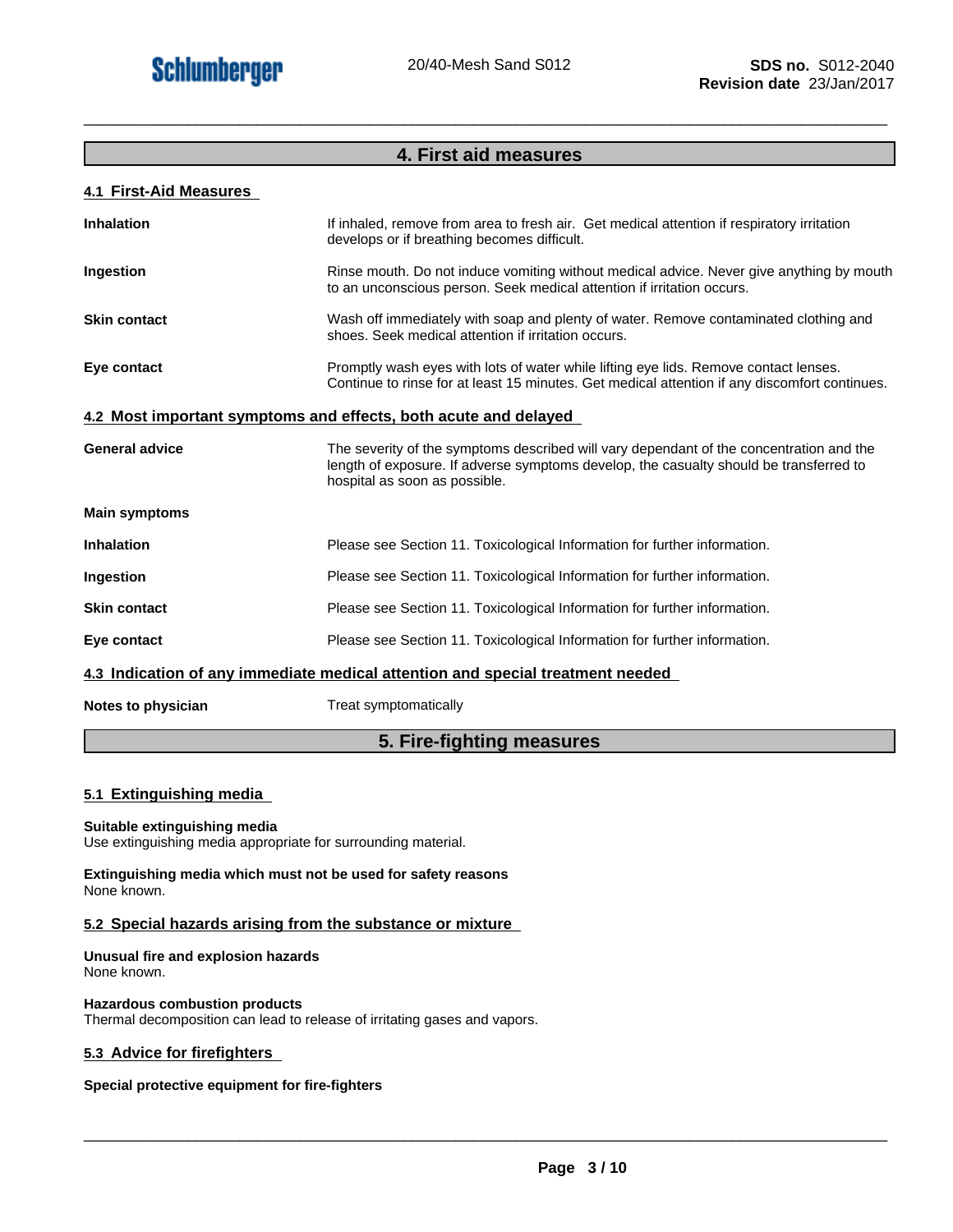As in any fire, wear self-contained breathing apparatus and full protective gear.

#### **Special Fire-Fighting Procedures**

Containers close to fire should be removed immediately or cooled with water.

#### **6. Accidental release measures**

#### **6.1 Personal precautions, protective equipment and emergency procedures**

Do not get on skin or clothing. Wash thoroughly after handling. Use personal protective equipment. See also section 8.

#### **6.2 Environmental precautions**

The product should not be allowed to enter drains, water courses or the soil.

#### **Environmental exposure controls**

Avoid release to the environment. Local authorities should be advised if significant spillages cannot be contained.

#### **6.3 Methods and material for containment and cleaning up**

#### **Methods for containment**

Prevent further leakage or spillage if safe to do so. Cover powder spill with plastic sheet or tarp to minimize spreading.

#### **Methods for cleaning up**

Avoid dust formation. Sweep up and shovel into suitable containers for disposal. Material becomes slippery when wet. Use caution if wet. After cleaning, flush away traces with water.

#### **6.4 Reference to other sections**

See section 13 for more information.

### **7. Handling and storage**

#### **7.1 Precautions for safe handling**

#### **Handling**

Handle in accordance with good industrial hygiene and safety practice. Avoid contact with skin and eyes. Avoid handling causing generation of dust. Material becomes slippery when wet. Use caution if wet. Avoid breathing dust; if exposed to high dust concentration, leave area immediately.

#### **Hygiene measures**

Use good work and personal hygiene practices to avoid exposure. Do not eat, drink or smoke when using this product. Wash hands and face before breaks and immediately after handling the product.

#### **7.2 Conditions for safe storage, including any incompatibilities**

**Technical measures/precautions** Ensure adequate ventilation. Provide appropriate exhaust ventilation at places where dust is formed. Keep airborne concentrations below exposure limits.

**Storage precautions** Keep containers tightly closed in a dry, cool and well-ventilated place.

#### **8. Exposure controls/personal protection**

#### **8.1 Control parameters**

| Component                           | ACGIH TLV                                 | <b>OSHA PE</b><br>. |
|-------------------------------------|-------------------------------------------|---------------------|
| <br>Crystalline<br>sılıca<br>Quartz | $\sim$<br>ma/m <sup>3</sup><br>J.UZ*<br>້ | +able ∠∹<br>See     |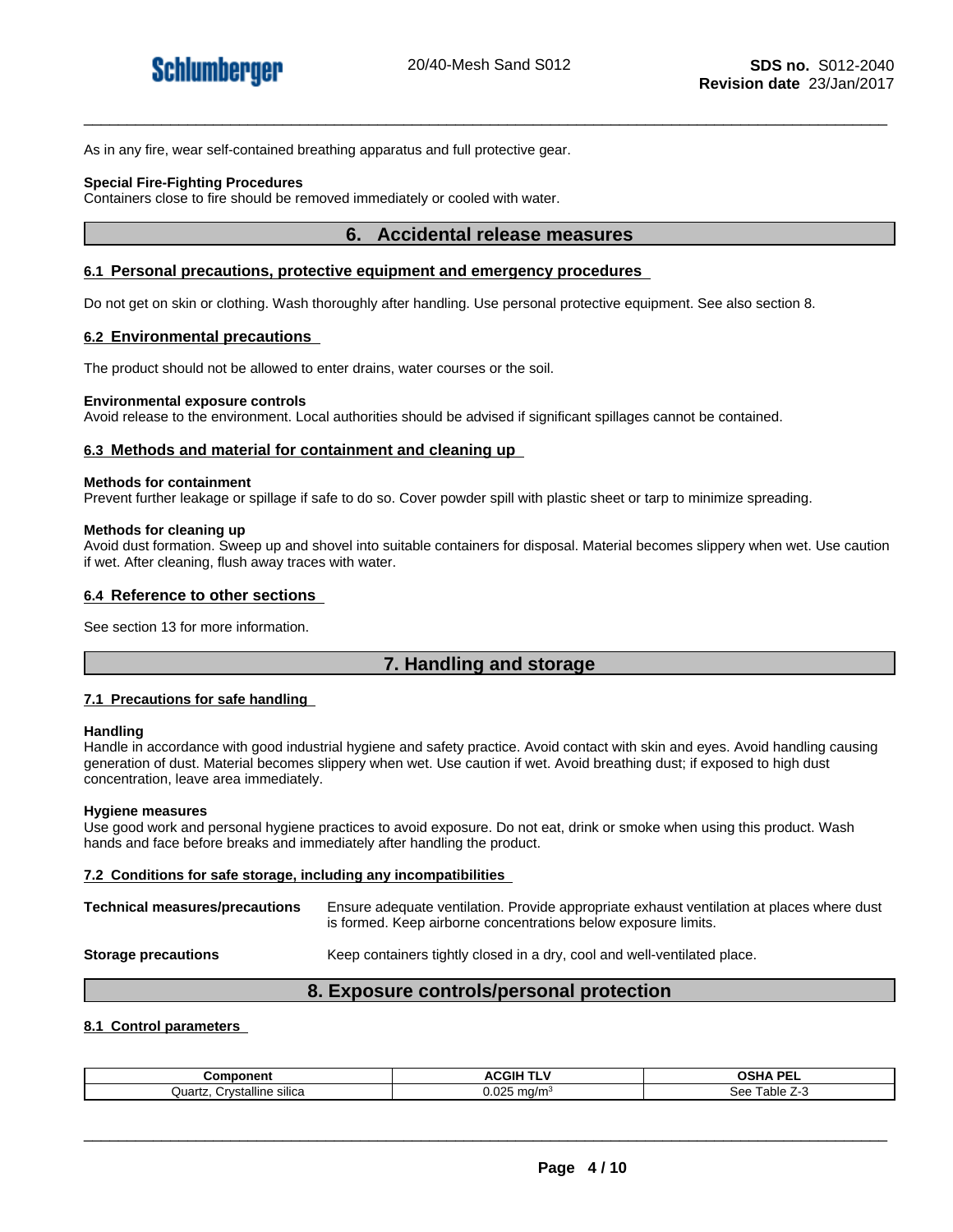

14808-60-7 ( 60-100 )

Quartz, Crystalline silica

OSHA - Final PELs - Table Z-3 Mineral Dusts

(30)/(%SiO2 + 2) mg/m<sup>3</sup> TWA, total dust; (250)/(%SiO2 + 5) mppcf TWA, respirable fraction; (10)/(%SiO2 + 2) mg/m<sup>3</sup> TWA, respirable fraction

#### **8.2 Exposure controls**

All chemical Personal Protective Equipment (PPE) should be selected based on an assessment of both the chemical hazard present and the risk of exposure to those hazards. The PPE recommendations below are based on an assessment of the chemical hazards associated with this product. Where this product is used in a mixture with other products or fluids, additional hazards may be created and as such further assessment of risk may be required. The risk of exposure and need of respiratory protection will vary from workplace to workplace and should be assessed by the user in each situation.

#### **Engineering measures to reduce exposure**

Ensure adequate ventilation. Mechanical ventilation or local exhaust ventilation is required.

#### **Personal protective equipment**

| Eye protection                | Tightly fitting safety goggles.                                                                                                                                                                                                                                                                                                                                                                                                                                                                                                      |
|-------------------------------|--------------------------------------------------------------------------------------------------------------------------------------------------------------------------------------------------------------------------------------------------------------------------------------------------------------------------------------------------------------------------------------------------------------------------------------------------------------------------------------------------------------------------------------|
| <b>Hand protection</b>        | Wear chemical resistant gloves such as nitrile or neoprene. Frequent change is advisable                                                                                                                                                                                                                                                                                                                                                                                                                                             |
| <b>Respiratory Protection</b> | All respiratory protection equipment should be used within a comprehensive respiratory<br>protection program that meets the requirements of 29 CFR 1910.134 (U.S. OSHA<br>Respiratory Protection Standard) or local equivalent. If exposed to airborne particles of this<br>product use at least a NIOSH-approved N95 half-mask disposable or re-useable particulate<br>respirator. In work environments containing oil mist/aerosol use at least a NIOSH-approved<br>P95 half-mask disposable or re-useable particulate respirator. |
| Skin and body protection      | Wear appropriate personal protective clothing to prevent skin contact, Eye wash and<br>emergency shower must be available at the work place.                                                                                                                                                                                                                                                                                                                                                                                         |
| <b>Hygiene measures</b>       | Wash hands before breaks and immediately after handling the product, Remove and wash<br>contaminated clothing before re-use.                                                                                                                                                                                                                                                                                                                                                                                                         |

#### **9. Physical and chemical properties**

#### **9.1 Information on basic physical and chemical properties**

| <b>Physical state</b>            | Solid                    |         |  |
|----------------------------------|--------------------------|---------|--|
| Appearance                       | Granules                 |         |  |
| Color                            | Tan or White             |         |  |
| Odor                             | Odorless                 |         |  |
| <b>Odor threshold</b>            | Not applicable           |         |  |
| <b>Property</b>                  | Values                   | Remarks |  |
| рH                               | Not applicable           |         |  |
| pH @ dilution                    |                          |         |  |
| Melting / freezing point         | > 1600 °C / 2912 °F      |         |  |
| Boiling point/range              | No information available |         |  |
| <b>Flash point</b>               | Not applicable           |         |  |
| Evaporation rate (BuAc =1)       | No information available |         |  |
| Flammability (solid, gas)        | Not applicable           |         |  |
| <b>Flammability Limit in Air</b> |                          |         |  |
| Upper flammability limit         | No information available |         |  |
| Lower flammability limit         | No information available |         |  |
| Vapor pressure                   | No information available |         |  |
| Vapor density                    | No information available |         |  |
| <b>Specific gravity</b>          | $2.5 - 2.7$              | @20 °C  |  |
| <b>Bulk density</b>              | 1100 - 1600 kg/cm3       |         |  |
|                                  |                          |         |  |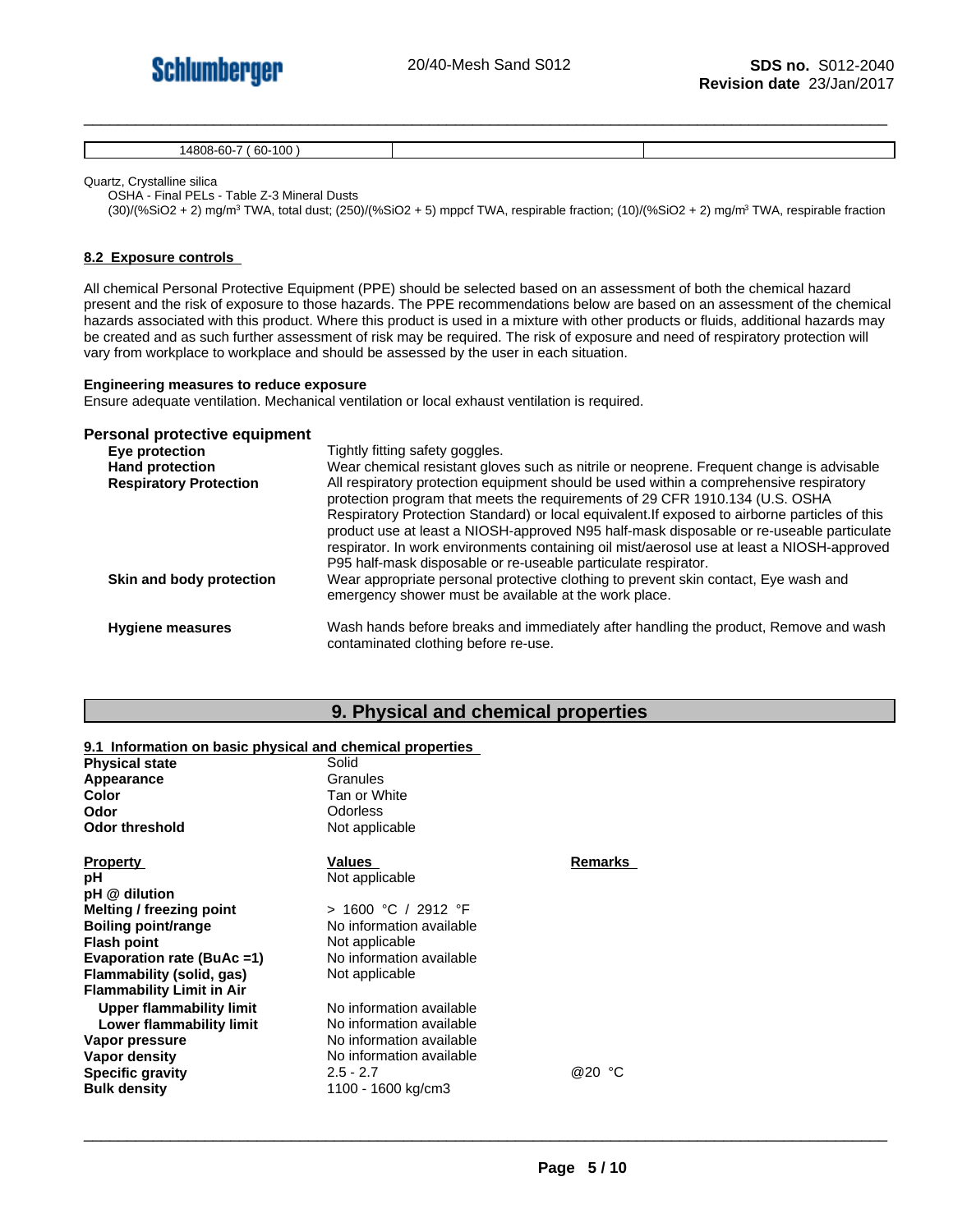# **Schlumberger**

\_\_\_\_\_\_\_\_\_\_\_\_\_\_\_\_\_\_\_\_\_\_\_\_\_\_\_\_\_\_\_\_\_\_\_\_\_\_\_\_\_\_\_\_\_\_\_\_\_\_\_\_\_\_\_\_\_\_\_\_\_\_\_\_\_\_\_\_\_\_\_\_\_\_\_\_\_\_\_\_\_\_\_\_\_\_\_\_\_\_\_\_\_

| <b>Water solubility</b>                                                                            | Insoluble in water                                                                                           |
|----------------------------------------------------------------------------------------------------|--------------------------------------------------------------------------------------------------------------|
| Solubility in other solvents                                                                       | No information available                                                                                     |
| <b>Autoignition temperature</b>                                                                    | No information available                                                                                     |
| <b>Decomposition temperature</b>                                                                   | No information available                                                                                     |
| <b>Kinematic viscosity</b>                                                                         | No information available                                                                                     |
| <b>Dynamic viscosity</b>                                                                           | No information available                                                                                     |
| log Pow                                                                                            | No information available                                                                                     |
| <b>Explosive properties</b>                                                                        | Not applicable                                                                                               |
| <b>Oxidizing properties</b>                                                                        | None known.                                                                                                  |
| 9.2 Other information<br>Pour point<br><b>Molecular weight</b><br>VOC content(%)<br><b>Density</b> | No information available<br>No information available<br>No information available<br>No information available |

# **10. Stability and reactivity**

#### **10.1 Reactivity**

React with hydrofluoric acid (HF) forming toxic gas (SiF4).

#### **10.2 Chemical stability**

Stable under normal temperature conditions and recommended use.

#### **10.3 Possibility of Hazardous Reactions**

#### **Hazardous polymerization**

Hazardous polymerization does not occur.

#### **10.4 Conditions to avoid**

Avoid dust formation.

#### **10.5 Incompatible materials**

Hydrofluoric acid (HF). Strong oxidizing agents. Strong acids. Strong bases.

#### **10.6 Hazardous decomposition products**

See Section 5.2.

# **11. Toxicological information**

#### **11.1 Information on toxicological effects**

| <b>Acute toxicity</b><br><b>Inhalation</b> | Inhalation of dust may cause shortness of breath, tightness of the chest, a sore throat and<br>cough. Repeated or prolonged inhalation of crystalline silica dust can cause delayed lung<br>injury, and other diseases, including silicosis and lung cancer. |
|--------------------------------------------|--------------------------------------------------------------------------------------------------------------------------------------------------------------------------------------------------------------------------------------------------------------|
| Eye contact                                | Dust may cause mechanical irritation.                                                                                                                                                                                                                        |
| <b>Skin contact</b>                        | Repeated exposure may cause skin dryness or cracking.                                                                                                                                                                                                        |
| <b>Ingestion</b>                           | Ingestion may cause stomach discomfort.                                                                                                                                                                                                                      |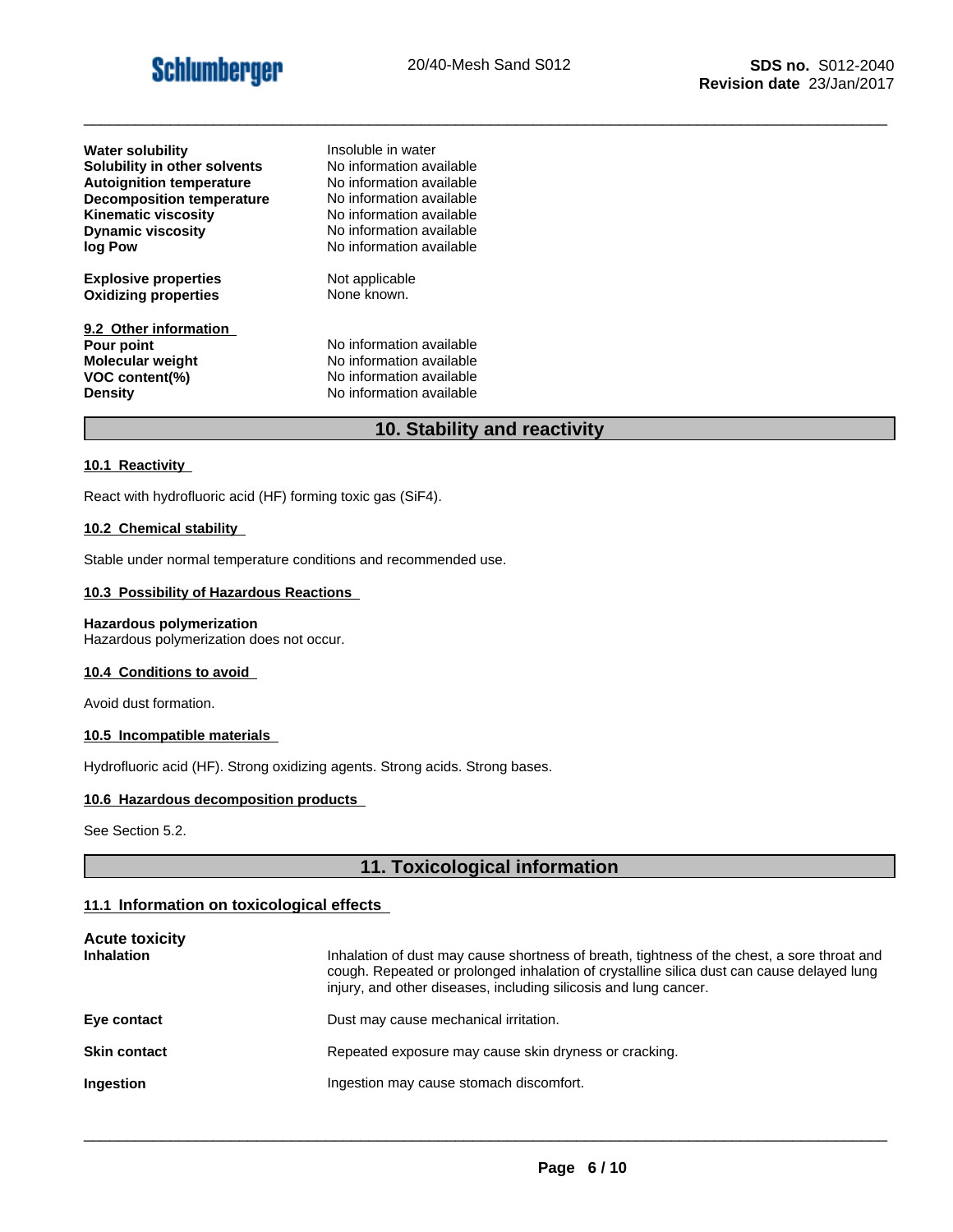| $1$ ham<br><b>\ame</b><br>emical                 | Oral                                                   | ---<br>Dermal                            | mnaiauon<br>.<br>. .                                   |
|--------------------------------------------------|--------------------------------------------------------|------------------------------------------|--------------------------------------------------------|
| $\cdots$<br>`rvstalline<br>Quartz<br>sılıca<br>ື | $-02$<br>.<br>1/ka<br>m<br>$ \sim$<br>ن =<br>nai<br>u. | <b>Hable</b><br>ava<br>40.1<br>NΟ<br>۔ ا | available<br>$A^{\sim}$<br>N <sub>C</sub><br>ud<br>. . |

| <b>Chemical Name</b>                                               | IARC Group 1 or 2                                                                                                                                                                                                                           | <b>ACGIH - Carcinogens</b>                                                                                                                             | <b>OSHA listed carcinogens</b>                                 | <b>NTP</b>             |  |
|--------------------------------------------------------------------|---------------------------------------------------------------------------------------------------------------------------------------------------------------------------------------------------------------------------------------------|--------------------------------------------------------------------------------------------------------------------------------------------------------|----------------------------------------------------------------|------------------------|--|
| Quartz, Crystalline silica                                         | Group 1; Monograph 100C<br>[2012] Monograph 100C<br>[2012] (listed under<br>Crystalline silica inhaled in<br>the form of quartz or<br>cristobalite from<br>occupational sources);<br>Monograph 68 [1997]<br>Group 1; Monograph 68<br>[1997] | A2 - Suspected Human<br>Carcinogen                                                                                                                     | Listed                                                         | Known Human Carcinogen |  |
| <b>Sensitization</b>                                               | Not classified.                                                                                                                                                                                                                             |                                                                                                                                                        |                                                                |                        |  |
| <b>Mutagenic effects</b>                                           |                                                                                                                                                                                                                                             |                                                                                                                                                        | This product does not contain any known or suspected mutagens. |                        |  |
| Carcinogenicity                                                    |                                                                                                                                                                                                                                             | Contains a known or suspected carcinogen. Crystalline silica dust is listed by IARC in<br>Group 1 as known to cause lung cancer in humans, if inhaled. |                                                                |                        |  |
| <b>Reproductive toxicity</b>                                       |                                                                                                                                                                                                                                             | This product does not contain any known or suspected reproductive hazards.                                                                             |                                                                |                        |  |
| <b>Developmental toxicity</b>                                      |                                                                                                                                                                                                                                             | Not known to cause birth defects or have a deleterious effect on a developing fetus.                                                                   |                                                                |                        |  |
| <b>Routes of exposure</b>                                          |                                                                                                                                                                                                                                             | Inhalation. Skin contact. Eye contact.                                                                                                                 |                                                                |                        |  |
| <b>Routes of entry</b>                                             | Inhalation.                                                                                                                                                                                                                                 |                                                                                                                                                        |                                                                |                        |  |
| Specific target organ toxicity (single Not classified              |                                                                                                                                                                                                                                             |                                                                                                                                                        |                                                                |                        |  |
| exposure)<br>Specific target organ toxicity<br>(repeated exposure) | Category 1.                                                                                                                                                                                                                                 |                                                                                                                                                        |                                                                |                        |  |
| <b>Target organ effects</b>                                        | Lungs. Respiratory system.                                                                                                                                                                                                                  |                                                                                                                                                        |                                                                |                        |  |
| <b>Aspiration hazard</b>                                           | Not classified.                                                                                                                                                                                                                             |                                                                                                                                                        |                                                                |                        |  |

# **12. Ecological information**

### **12.1 Toxicity**

#### **Toxicity to algae** See component information below.

#### **Toxicity to fish**

See component information below.

# **Toxicity to daphnia and other aquatic invertebrates**

See component information below.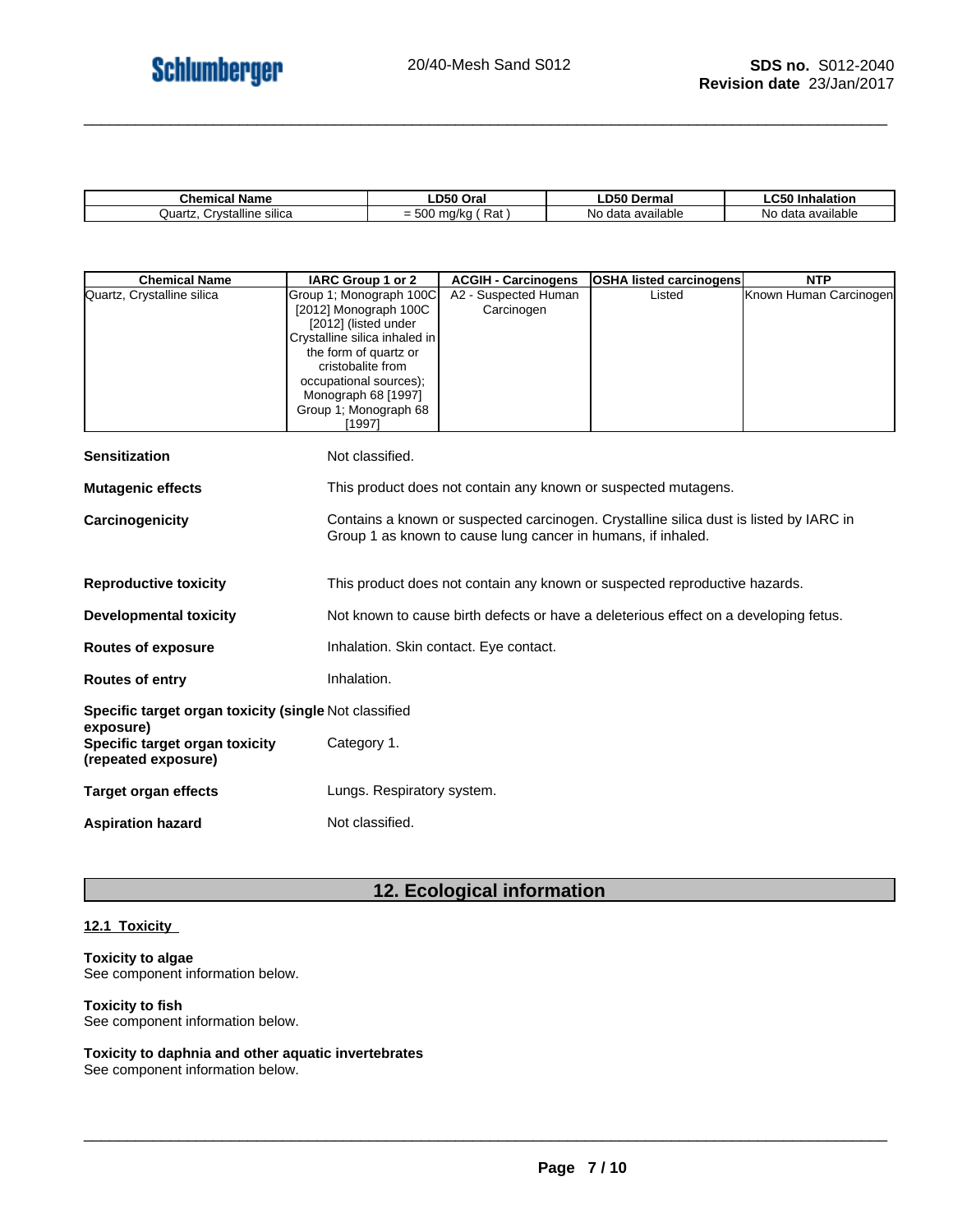

| <b>Chemical Name</b> | $\mathbf{a}$<br>⊺oxicitv to fish | Toxicity to algae     | / to daphnia and other<br><b>Toxicity to</b><br>aquatic invertebrates |
|----------------------|----------------------------------|-----------------------|-----------------------------------------------------------------------|
| Quartz               | information available            | information available | No information available                                              |
| Crystalline silica   | No ir                            | NO.                   |                                                                       |

#### **12.2 Persistence and degradability**

Not applicable.

#### **12.3 Bioaccumulative potential**

Not applicable.

#### **12.4 Mobility in soil**

No information available.

#### **12.5 Results of PBT and vPvB assessment**

This preparation contains no substance considered to be persistent, bioaccumulating nor toxic (PBT) This preparation contains no substance considered to be very persistent nor very bioaccumulating (vPvB)

#### **12.6 Other adverse effects.**

None known. Check for additional information in sect. 7.

# **13. Disposal considerations**

#### **13.1 Waste treatment methods**

| <b>Disposal Method</b>        | Disposal should be made in accordance with federal, state and local regulations.  |
|-------------------------------|-----------------------------------------------------------------------------------|
| <b>Contaminated packaging</b> | Empty containers should be taken for local recycling, recovery or waste disposal. |

# **14. Transport information**

| 14.1. UN number             |               |
|-----------------------------|---------------|
| UN No. (DOT)                | Not regulated |
| UN No. (TDG)                | Not regulated |
| UN/ID No. (ADR/RID/ADN/ADG) | Not regulated |
| UN No. (IMDG)               | Not regulated |
| UN No. (ICAO)               | Not regulated |

**14.2. UN proper shipping name** The product is not covered by international regulation on the transport of dangerous goods

| 14.3 Hazard class(es)               |               |
|-------------------------------------|---------------|
| <b>DOT Hazard class</b>             | Not regulated |
| <b>TDG Hazard class</b>             | Not regulated |
| <b>ADR/RID/ADN/ADG Hazard class</b> | Not regulated |
| <b>IMDG Hazard class</b>            | Not regulated |
| <b>ICAO Hazard class/division</b>   | Not regulated |

**14.4 Packing group**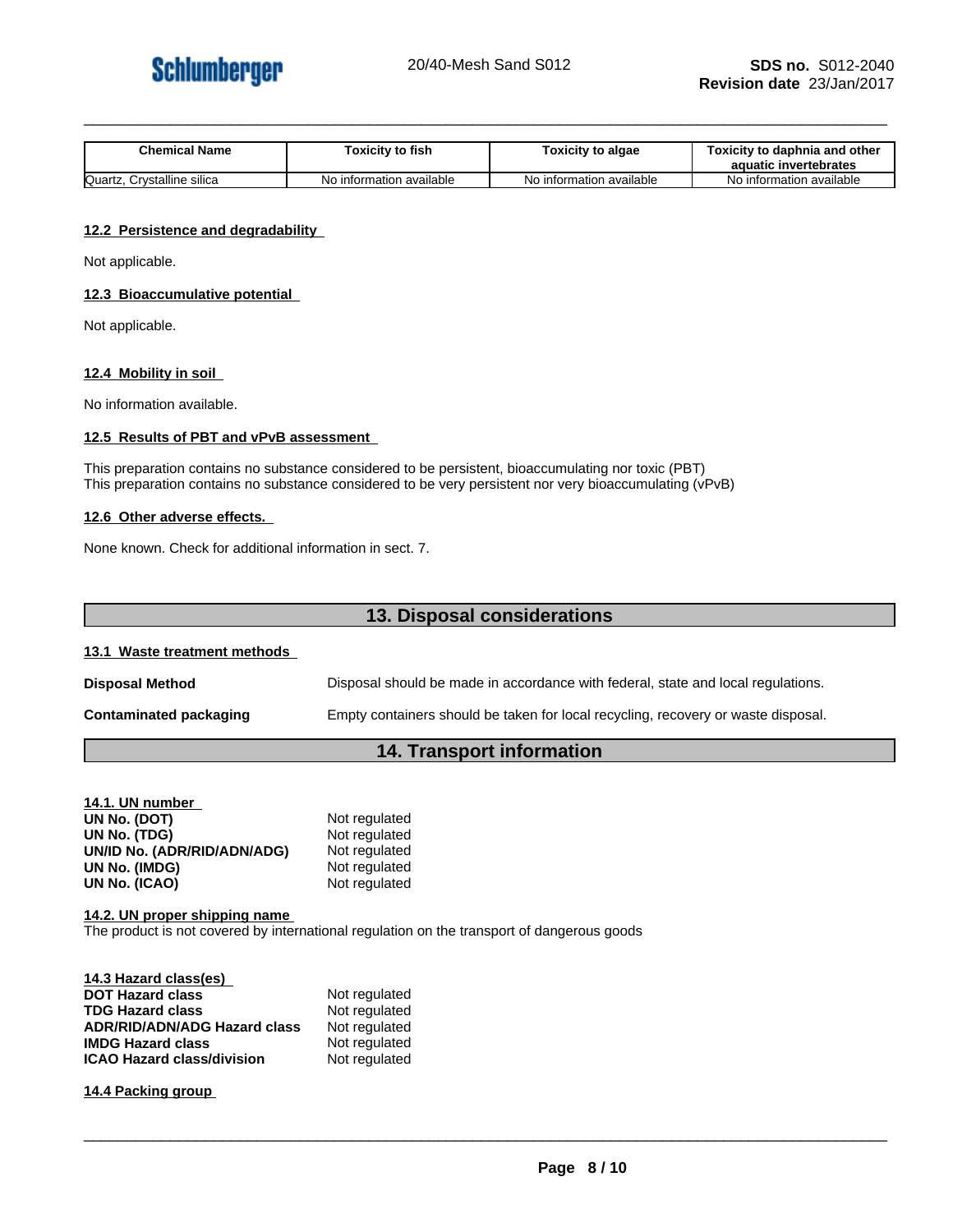

| <b>DOT Packing group</b>             | Not regulated |
|--------------------------------------|---------------|
| <b>TDG Packing group</b>             | Not regulated |
| <b>ADR/RID/ADN/ADG Packing group</b> | Not regulated |
| <b>IMDG Packing group</b>            | Not regulated |
| <b>ICAO Packing group</b>            | Not regulated |

**14.5 Environmental hazard** No

**14.6 Special precautions** None

# **15. Regulatory information**

**International inventories**

**USA (TSCA)** Complies **Canada (DSL)** Complies<br> **Complies**<br> **Complies**<br> **Complies European Union (EINECS and ELINCS) Philippines (PICCS)** Complies **Japan (ENCS)** Complies **China (IECSC)** Complies<br> **Australia (AICS)** Complies<br>
Complies **Australia (AICS)** Complies **Korean (KECL)**<br> **New Zealand (NZIoC)**<br> **New Zealand (NZIoC) New Zealand (NZIoC)** 

#### **U.S. Federal and State Regulations**

#### **SARA 311/312 Hazard Categories**

Delayed (chronic) health hazard.

| <b>Chemical</b><br>Name                                  | $I$ TDO<br>302<br>υs<br>.SAF<br>،KP | $\mathbf{A}$ $\mathbf{A}$<br>242<br>וסו<br>.<br>$\sim$ | DC.<br><b>RW</b> |
|----------------------------------------------------------|-------------------------------------|--------------------------------------------------------|------------------|
| Quartz<br>;rvstalline∶<br>. eilion<br>∵∀ات<br>ιιυ διιιυα | IN/                                 | $N$ /                                                  | N/               |

#### **State Comments**

Proposition 65: This product contains chemical(s) considered by the State of California's Safe Drinking Water and Toxic Enforcement Act of 1986 to cause cancer and/or reproductive toxicity.

#### **Quartz, Crystalline silica**

**Cancer** 

#### **Canadian Classification**

This Safety Data Sheet has been prepared in compliance with the Hazardous Products Regulations.

# **16. Other information**

**Supersedes date** 19/May/2015